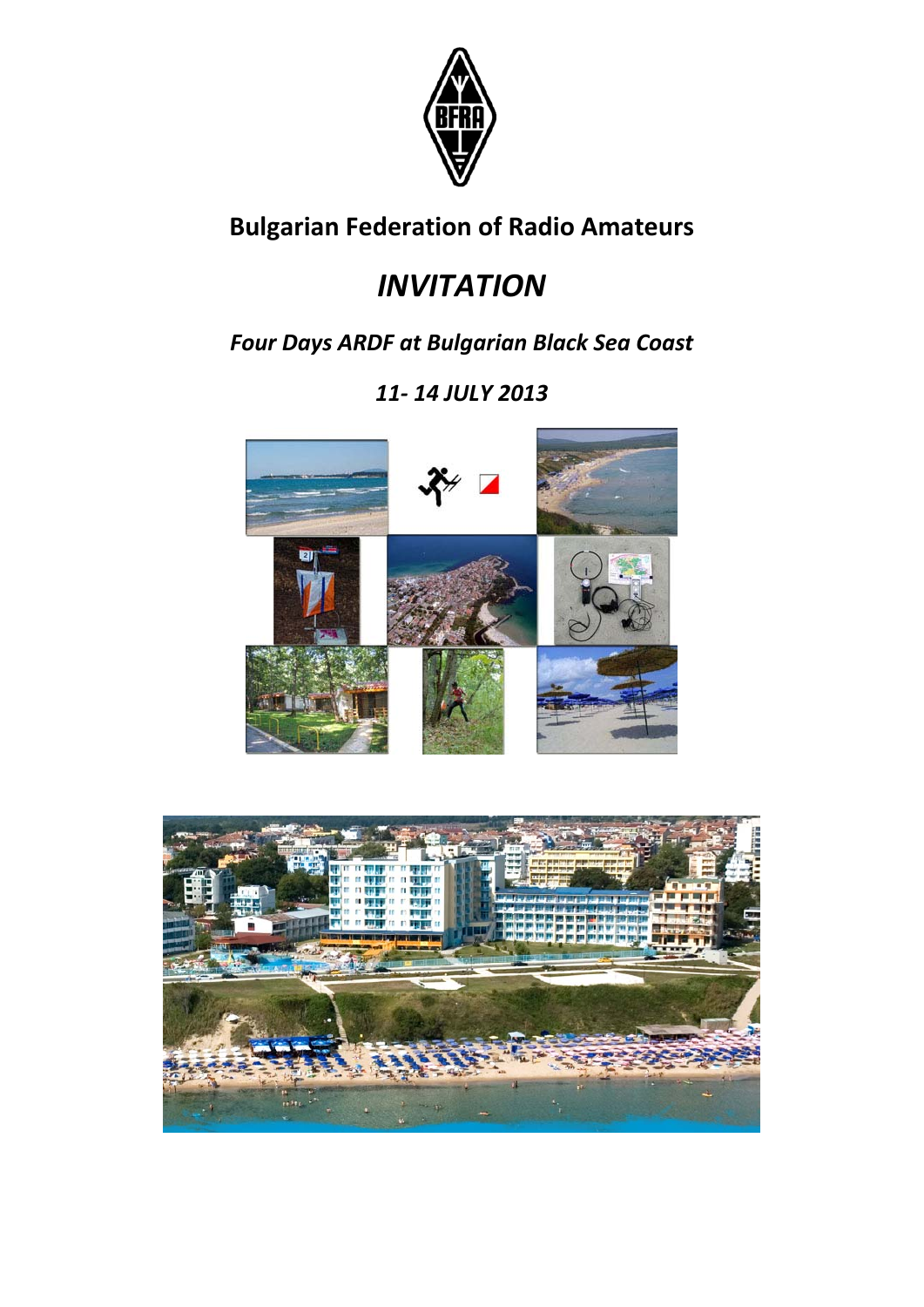#### **Organizer of the event:**

Bulgarian Federation of Radioamateurs (BFRA)

#### **Venue for the event:**

**Primorsko** ‐ a small attractive town located on the Black sea coast, some 55 kilometers south‐east of Bourgas.



The "Four Days" event will be held for fourth consecutive year. It will combine the demonstration of ARDF skills with the top of the tourist season at a perfect sea resort. Primorsko with its facilities is well known from the World ARDF Championship 2006, EYAC 2011 and from previous three editions of "Four Days". The competition will be *'Individual classification only'* event with **unlimited number of participants in all categories (youth and adults).** 

# **Accommodation:**

Perla Beach Hotel Complex, Primorsko, Georgi Kondolov Str. 19, http://www.perlabeach.bg/

# **Transfers:**

There are lots of low‐cost flights to Bourgas. BFRA will arrange transfers from Bourgas International Airport and back upon request.

# **Preliminary schedule:**

July 11 (Thursday)

- Arrival till 13:00
- 3,5 MHz SPRINT competition

July 12 (Friday)

144 MHz CLASSIC competition

July 13 (Saturday)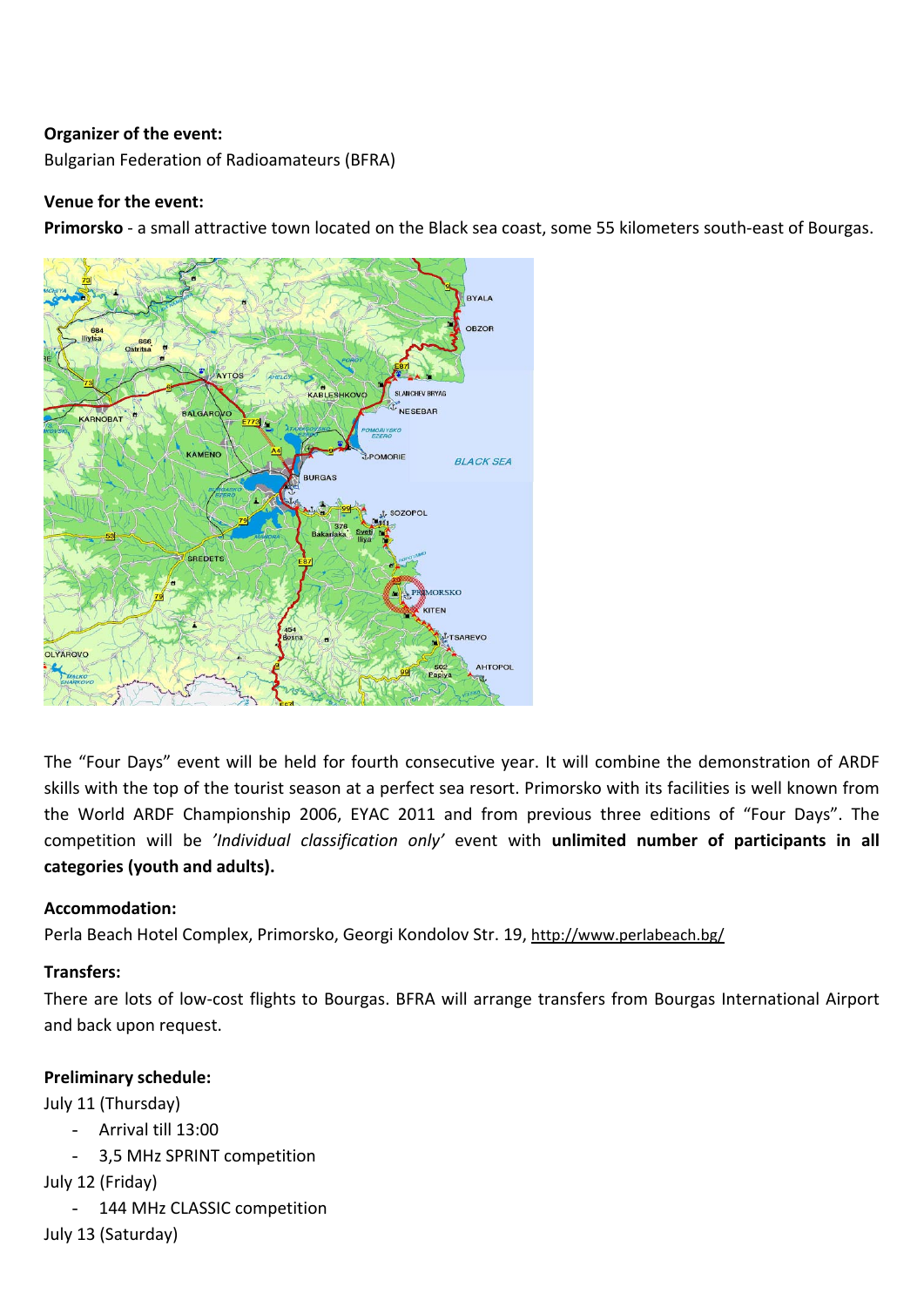# - 3,5 MHz FOXORING competition

# July 14 (Sunday)

- 3.5 MHz CLASSIC competition
- Awarding ceremony

# **Awards:**

Winners of the each day and each category will be awarded certificates and medals. All competitors will be awarded certificates for participation. Every day is considered as a separate competition! Therefore, there won't be an overall standing.

# **Fees:**

**75 EUR in total** (starting fee, accommodation , board, transportation, technical service);

# **Additional days:**

**25 EUR** per day per person age.

# **Terrain description:**

Deciduous forest with good runnability. In some places there may be open meadows with tall grass. At this time of the year usually the rivers are dry or running with less volume. Temperatures during the day vary between 24‐28 degrees.

**Different terrains, from the ones used until now, will be used for this year's event.**

# **Technical information:**

- $\bullet$  144 MHz CLASSIC: RF output power: 1 W Antenna: Crossed dipole, 2m AGL
- 3.5 MHz CLASSIC: RF output power: 3 W Antenna: Vertical wire 8 m.
- 3.5 MHz SPRINT: RF output power: 1 W Antenna: Vertical wire 6 m.
- 3.5 MHz FOXORING: RF output power: 10 mW Antenna: Vertical wire 50 cm.

During the competition SPORTIDENT system will be used. The software will be provided by the leader in that field Karl‐Heinz Schade ‐ DL7VDB http://www.ardf‐fjww.com .

# **Application:**

Please send your application forms on time. They must include names, categories, expected day and time of arrival and departure. **Application deadline: 30th of June 2013**.